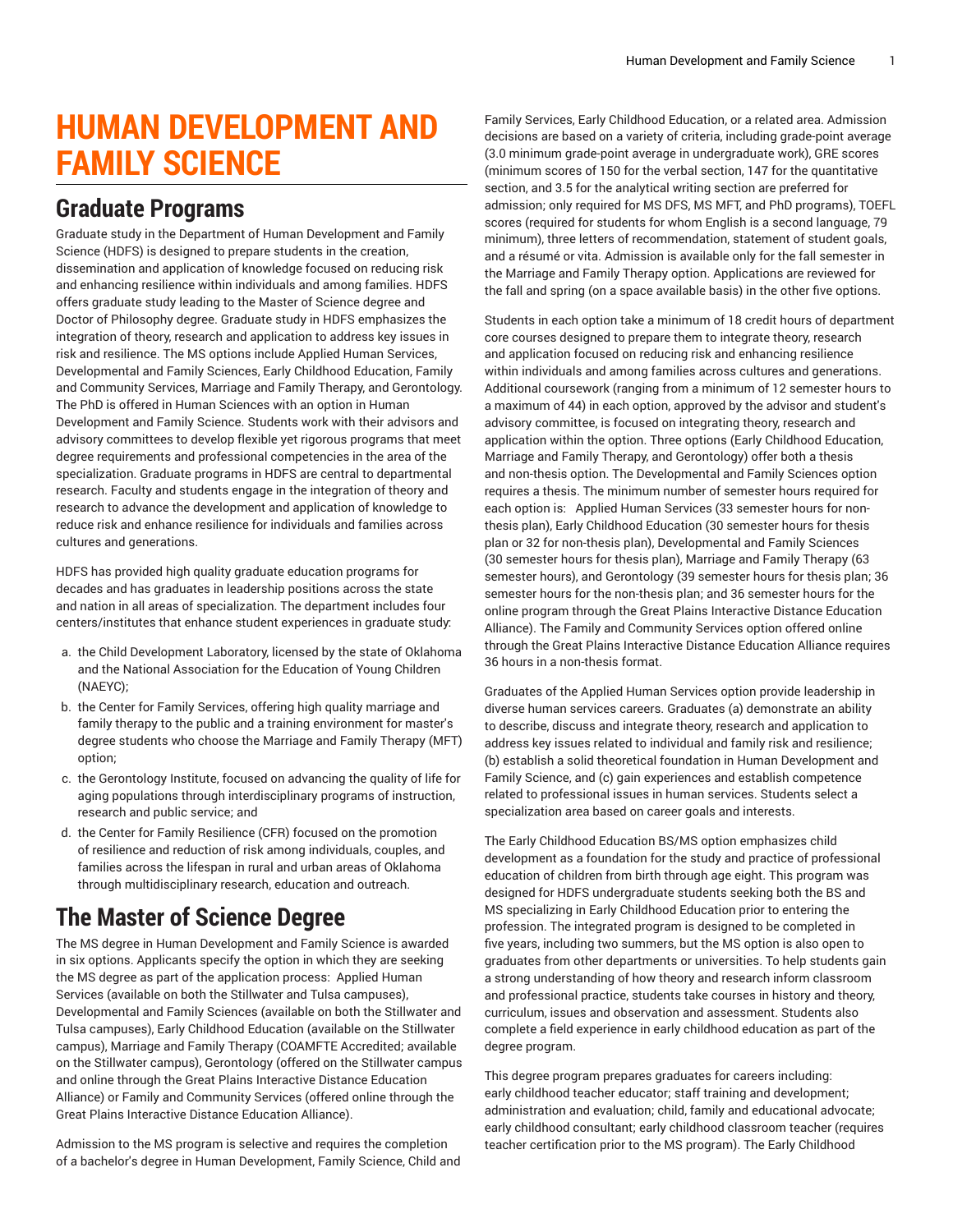Education dual BS/MS option is available only on the OSU-Stillwater campus.

The Developmental and Family Sciences option prepares students to describe, discuss and integrate theory, research and application focused on reducing risk and enhancing resilience. In consultation with their major advisors and advisory committees, students identify courses and experiences that focus on preparing for research-related careers and/ or doctoral study. Coursework focuses on the integration of theory and research in human development and family science, research methods and statistics. Students complete a thesis and get practical research experience. The Developmental and Family Sciences option is available on both the OSU-Stillwater and OSU-Tulsa campuses.

The Marriage and Family Therapy option is accredited by the Commission on Accreditation for Marriage and Family Therapy Education (COAMFTE) of the American Association for Marriage and Family Therapy. The Marriage and Family Therapy option provides students with basic knowledge, clinical skills and a professional identity essential for entry level practice of marriage and family therapy. Students specializing in marriage and family therapy operate the Center for Family Services, an on-campus family therapy clinic. The MFT curriculum takes at least two and one-half years (including summers) to complete. The academic course work includes courses in systems theory, marriage and family therapy techniques, ethics and professionalism, and research. Course work provides a framework for the application of marriage and family therapy theory and research in clinical practice. In addition, all students are required to take at least 18 months of clinical practice. Graduation requirements include the completion of required coursework, a minimum of 500 client contact hours, and the completion of either a thesis or nonthesis plan. The Marriage and Family Therapy option is only available on the OSU-Stillwater campus.

The Gerontology option engages students in an in-depth study of adulthood, the aging process, needs of aging individuals and family care providers, and services for aging populations. Students may complete the on-campus program (thesis or non-thesis) or the online master's program, a collaborative program of the Great Plains Interactive Distance Education Alliance (Great Plains IDEA).

The Family and Community Services option focuses on the development and implementation of public, private and voluntary support services for individuals, families and communities. This program prepares individuals to function in a variety of occupations promoting family life and family/ community well-being and is a collaborative program of the Great Plains Interactive Distance Education Alliance and is offered in an online format.

More information on HDFS MS programs may be obtained from the HDFS department, on the web at [https://education.okstate.edu/departments](https://education.okstate.edu/departments-programs/human-development-family-science/)[programs/human-development-family-science/index.html](https://education.okstate.edu/departments-programs/human-development-family-science/) ([https://](https://education.okstate.edu/departments-programs/human-development-family-science/) [education.okstate.edu/departments-programs/human-development](https://education.okstate.edu/departments-programs/human-development-family-science/)[family-science/](https://education.okstate.edu/departments-programs/human-development-family-science/)) or by e-mail: [humansciences.hdfs@okstate.edu](mailto:humansciences.hdfs@okstate.edu). For additional information on the online master's programs in Gerontology and Family and Community Services, visit the website at [gpidea.okstate.edu \(http://gpidea.okstate.edu](http://gpidea.okstate.edu)).

## **The Doctor of Philosophy Degree**

The PhD in Human Sciences with option in human development and family science (HDFS) is a research doctoral program designed to promote breadth, depth and integration of knowledge in HDFS through research collaborations. Doctoral students collaborate with faculty and other graduate students on research projects which integrate the theoretical and empirical knowledge base in HDFS and investigate

key processes associated with risk and resilience. Upon graduation, doctoral students have the knowledge and experience to develop into leading scholars able to conduct high quality basic and applied research, to provide relevant instruction, develop effective interventions and contribute to the development of informed public policy that reduces risk and enhances resilience within individuals and among families across cultures and generations.

The PhD option in HDFS provides students with the opportunity to concentrate on one of the following disciplines: Human Development or Family Science. Students are admitted to the program to focus in a primary discipline in the department (human development or family science) and to take additional course work in a secondary discipline (human development is the secondary discipline for family science students and family science is the secondary discipline for students in human development).

PhD graduates are prepared to apply knowledge in human development and family science in a collaborative manner in diverse settings. To accomplish this goal, the program is designed around four primary themes: breadth (knowledge of substantive content across the two disciplines of human development and family science), depth (knowledge of substantive content within one discipline, either human development or family science), integration (knowledge synthesized to capitalize on the strengths of the disciplines of human development and family science) and experience (knowledge through involvement in research, instruction and a variety of applications associated with reducing risk and enhancing resilience of individuals and families).

To achieve breadth, depth and experience in the primary emphasis area and in the integration between human development and family science, students take courses and participate in individualized experiences, approved by their major advisor and doctoral advisory committee, that guide the student in mastering the forms (teaching, research and service) and functions (discovery of knowledge, integration of knowledge, application of knowledge and transmission of knowledge) of scholarship expected of doctoral graduates in HDFS.

Two options are available: 90-hour program for BS graduates and 60 hour program for MS graduates (with additional coursework possible for students with BS and MS degrees in other fields). Doctoral training includes participation in research throughout the doctoral program, a qualifying examination in statistics, and completion of portfolio documents designed to integrate knowledge from coursework and experiences and demonstrate attainment of doctoral competencies. Coursework includes a minimum of 15 semester hours in human development and family science content classes, 15 hours in human development and family science methods classes and research practica, 12 semester hours in research and statistics classes, three semester hours in human sciences and 15 hours of dissertation research. Students who did not complete a thesis for the master's degree are required to complete a thesis equivalent project (beyond the 60 semester hour requirement).

Admission to the PhD program is selective and requires the completion of an MS in human development, family science or related field. Admission decisions are based on a variety of criteria including grade-point average (3.0 grade-point average in undergraduate work and 3.5 in previous graduate study preferred; 3.25 in previous graduate study required), GRE scores (minimum scores of 150 for the verbal section, 147 for the quantitative section, and 4.0 for the analytical writing section are preferred for admission), TOEFL scores (required for students for whom English is a second language, minimum score of 79 on the internet-based